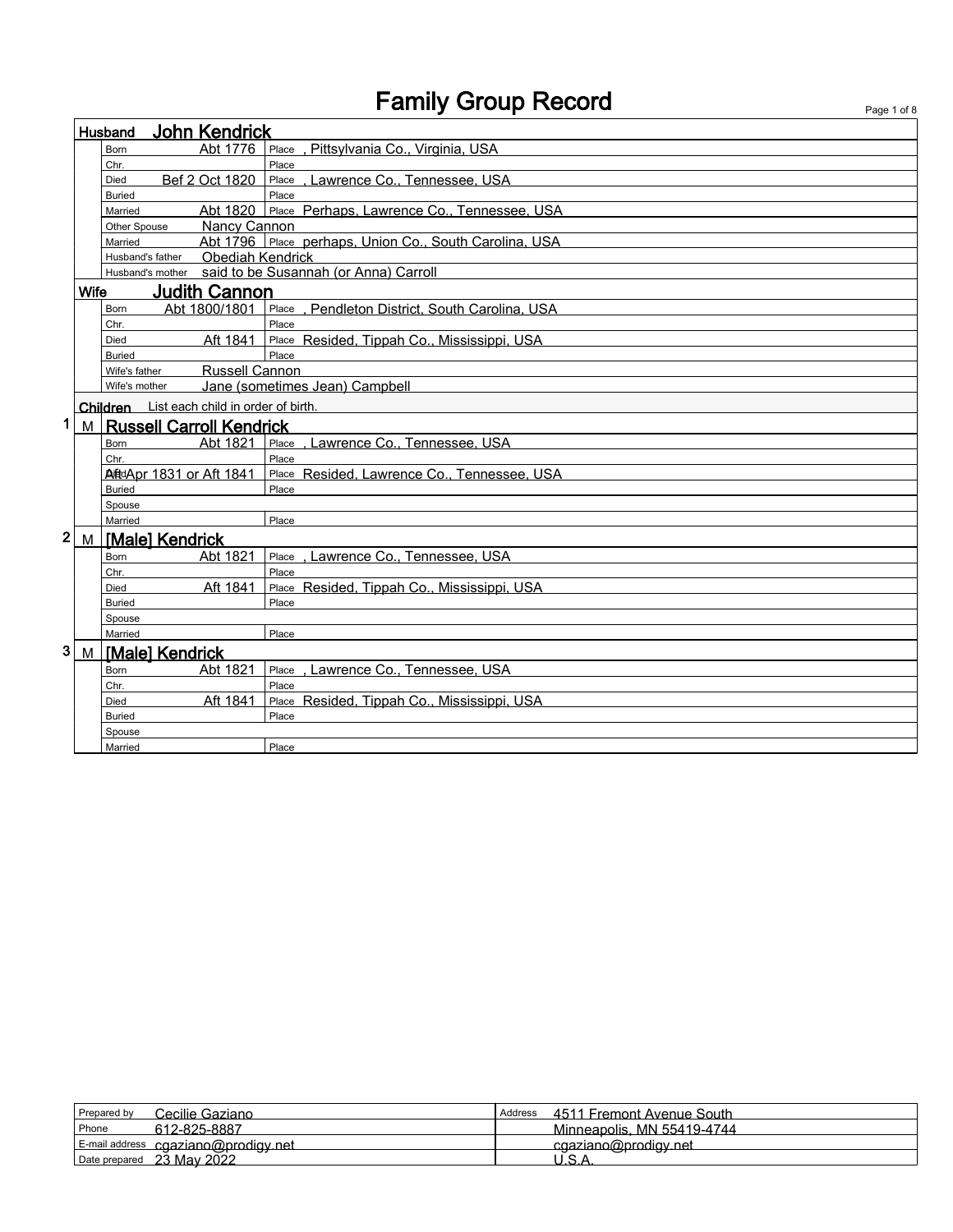| <b>Husband</b> | John Kendrick                                                                                                                                                                             |
|----------------|-------------------------------------------------------------------------------------------------------------------------------------------------------------------------------------------|
| Wife           | <b>Judith Cannon</b>                                                                                                                                                                      |
| <b>Notes</b>   |                                                                                                                                                                                           |
|                | HUSBAND - John Kendrick                                                                                                                                                                   |
|                | Timeline for John Kendrick and wives Nancy Cannon and Judith Cannon[1]                                                                                                                    |
|                |                                                                                                                                                                                           |
|                | NOTE 1: Based on the number of DNA matches at Ancestry.com of Cannon Kendrick descendants with descendants of                                                                             |
|                | Russell Cannon and Robert Cannon, sons of Simcock Cannon (at least 10 persons), I believe that the match is through a                                                                     |
|                | Cannon who married John Kendrick as his first wife. She is likely to have been a daughter of Simcock Cannon.                                                                              |
|                | Simcock's sons were associated with this general Kendrick family.                                                                                                                         |
|                | NOTE 2: Judith, daughter of Russell Cannon, was born about 1801/1810, according to the 1830 federal census of                                                                             |
|                | Lawrence County, Tennessee, for her as the widow of John Kendrick. Because she appears to have been the mother of                                                                         |
|                | the three males born about 1821/1825, her birth date is estimated as 1801. Judith Cannon was identified in Russell's will                                                                 |
|                | as having married a Kendrick. John Kendrick's administration papers give her name as Judith Kendrick.                                                                                     |
|                |                                                                                                                                                                                           |
| Abt 1776       | Pittsylvania Co., Virginia. John Kendrick was probably born here. Parents believed to be                                                                                                  |
|                | Obediah Kendrick and Susannah or Anna (perhaps Carroll).                                                                                                                                  |
|                |                                                                                                                                                                                           |
| 1776/1780      | Probably Union District, South Carolina. Nancy Cannon was born to Simcock Cannon and Jane Rudd.                                                                                           |
|                |                                                                                                                                                                                           |
| 1790           | Union Co., South Carolina. Obediah Kendrick, p. 48                                                                                                                                        |
|                | 1774/older<br>Obediah<br>4 females<br>1 m over 16<br>Susannah (wife), Juda, Susan, Sarah                                                                                                  |
|                | 0 slaves<br>1 m under 16<br>1775/1790<br><b>John</b>                                                                                                                                      |
|                | 1 m under 16<br>1775/1790<br>Jesse                                                                                                                                                        |
|                | 1 m under 16<br>1775/1790<br>James M.                                                                                                                                                     |
|                |                                                                                                                                                                                           |
| Abt 1796       | Perhaps Union District, South Carolina. John Kendrick and Nancy Cannon were married.                                                                                                      |
|                |                                                                                                                                                                                           |
|                | 6 Feb 1796<br>Union Co., SC. Robert Chapman to Obadiah Kendrick tract on Reedy branch south waters<br>of Pacolate River granted in 1787. Wit: John Sisson, Austin Kindrick John Kindrick. |
|                |                                                                                                                                                                                           |
|                | 16 May 1796<br>Union Co., South Carolina. Alexander Kindrick of Union County to John Kindrick lot in                                                                                      |
|                | the village of Pinckney courthouse wit: Willis Walker, Turner Kindrick and Jane Kindrick.                                                                                                 |
|                |                                                                                                                                                                                           |
|                |                                                                                                                                                                                           |
|                |                                                                                                                                                                                           |
| Abt 1800       | Pendleton District, South Carolina. Judith Cannon was born to Russell Cannon and Jane Campbell.                                                                                           |
|                |                                                                                                                                                                                           |
| 1800/1801      | Greenville District, South Carolina. Federal Census, p. 248/177: Russel Cannon. Judith was one of two                                                                                     |
|                | females in the household under 10.                                                                                                                                                        |
|                |                                                                                                                                                                                           |
|                | 04 Nov 1801<br>Franklin Co., Georgia. John Landers of Franklin County to Obadiah Kendrick of aforesaid                                                                                    |
|                | In consideration of \$100 conveys 250 acres in Franklin County on Hudson River granted to John<br>Rackley 14 October 1801 by his exc. David Emanuel adjoins land laid out to Landers and  |
|                | Banks signed John Landers wit: John Kendrick, Nancy Kendrick Sworn to by John                                                                                                             |
|                | Kendrick before D. Montgomery J.P. 6 Feb 1806, recorded 27 Feb 1806.[2]                                                                                                                   |
|                |                                                                                                                                                                                           |
| 1802           | Franklin Co., Georgia. Tax list: O. Kindrick, p. 6. Obadiah Kindrick, p. 7. Austin Kendrick, p. 7. John                                                                                   |
|                | Kendrick, pp. 7 and 8. [This may mean there were two men of that name listed.] Also, ambiguous reference: & Mathews                                                                       |
|                | Kindrich, p. 5. From Ancestry.com.                                                                                                                                                        |
|                |                                                                                                                                                                                           |
| 1802           | Franklin Co., Georgia. #161 Austin Kindrick, 100 acres bounded by D. Grear, Jno. Johnston, on Hudson                                                                                      |
| River.         |                                                                                                                                                                                           |

# 162 Obadiah Kendrick; 2 negroes; 187 1/2 acres bounded by D. Grear, Jno. Johnston, on Hudson River; 250 acres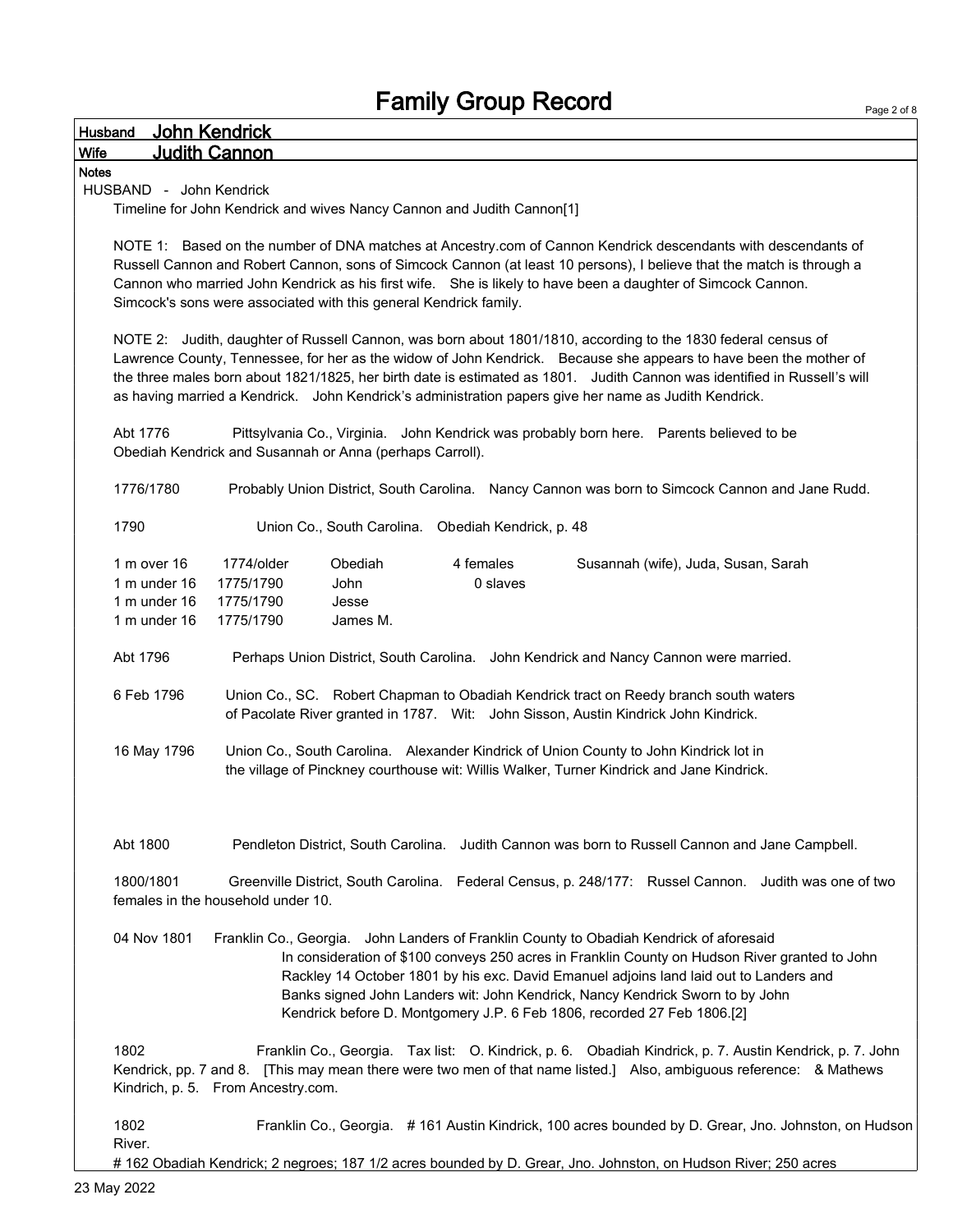Page 3 of 8

| <b>John Kendrick</b><br>Husband                                                                                          |
|--------------------------------------------------------------------------------------------------------------------------|
| <b>Judith Cannon</b><br><b>Wife</b>                                                                                      |
| <b>Notes</b>                                                                                                             |
| (Continued)<br>HUSBAND - John Kendrick                                                                                   |
| bounded by Jno. Landers, sd Kindrick on Hudson River; 119 1/2 acres bounded by Jno. Landers, Benj. Cooper on             |
| Hudson River.[3] #163 Parmer [sic] Kindrick; poll tax. #164 John Kendrick; poll tax _1805<br>Franklin Co.,               |
| Georgia.                                                                                                                 |
| Palmer Kindrick, p. 158 page _ Capt. Henry's Dist. Obad. Kindrick; 2 negroes, 300 acres bounded by Landers &             |
| Greer, Jno. Johnston on Hutson [sic] River. p. 158, page 14_Austin Kindrick; 100 acres, David Grer [sic], Jno. Johnston  |
| on Hutson River. _John Kindrick; 100 acres, J Landers, Ob'd Kindricks on Hutson River. p. 159                            |
|                                                                                                                          |
| Franklin Co., Georgia. Abel Kendrick of Franklin County to Cornelius Cooper, Benjamin Cooper and<br>07 Feb 1806          |
|                                                                                                                          |
| Mathew Allen all of the same. In consideration of \$1000, conveys 198 1/2 acres in Franklin County on Hudson River       |
| including a place called the Silver Shoal adjoining John Kendrick, William Denman, and land laid out for Ralph Banks and |
| Andrew Cornelius being part of land granted to John Landers by David Emanuel, president of the Senate of Georgia on      |
| 14 October 1801 and afterwards all included in a survey made of Obadiah Kendrick.  WIT: John Collins and James           |
| Denman sworn to by Collins before James Terrell J.P. 11 Feb 1806. Recorded 13 Feb 1806.                                  |
|                                                                                                                          |
| 1808<br>Franklin Co., Georgia. Ann Kendrick was on the tax list, p. 42<br>John Kendrick, p. 42.                          |
| Wistin [Austin?] Kindrick, p. 46. Palmar Kindrick, p. 45.                                                                |
|                                                                                                                          |
| Franklin Co., Georgia. John Kendrick of Jackson County Georgia to James Butler Jr. of Franklin County<br>26 July 1809    |
| \$330 conveyed 110 acres on Hudson River adjoins Benjamin Cooper, Austin Kendrick, George Keeton. Wit: Austin            |
| Kendrick, John Parrish. Sworn to by Parrish before Jno. Collins, J.P. Deed dated recorded 30 October 1810.[4] In 1800-   |
| 1810 Jackson Co., Georgia, and Franklin Co. Georgia, adjoined.                                                           |
|                                                                                                                          |
| 1809<br>Jackson County, Georgia, Property Tax Digests                                                                    |
| Name<br><b>District</b>                                                                                                  |
| <b>Abel Kendrick</b><br>Captain Stephen Reed                                                                             |
| <b>Abel Kendrick</b><br>Captain Stephen Reed                                                                             |
|                                                                                                                          |
| Captain Stephen Reed<br>John Kendrick                                                                                    |
| William Kendrick<br>Captain Stephen Reed                                                                                 |
| John Kindrick<br>Captain William Murdock                                                                                 |
|                                                                                                                          |
| 1810<br>Pendleton District, South Carolina. Federal Census, p. 145A: Russel Cannon. Judith was                           |
| one of two females in the household aged 10 to 15.                                                                       |
|                                                                                                                          |
| Bef 1820<br>Lawrence Co., Tennessee. Nancy (Cannon) Kendrick, wife of John Kendrick, died.                               |
|                                                                                                                          |
| Unknown location. John Kendrick married Judith Cannon. Judith was not in Russell<br>Abt 1820                             |
| Cannon's household in the 1820 Federal Census, so it appears that she may have married before                            |
| then. Her sister, Harriet, who was about the same age, possibly her twin, married about 1801.                            |
|                                                                                                                          |
| 1820 Lawrence Co., Tennessee. Federal Census for Mr. Obediah Kendrick, 1 male and 1 female 45 years old or older         |
| (born 1775 or earler). Slaves: m: 3 < 14; 1 26-45; f: 1 < 14; 1 26-45, p.191.[5]                                         |
|                                                                                                                          |
| Lawrence Co., Tennessee. Census, Mr. John Kendrick, p. 191.[6] Next door to Obediah.                                     |
| 1 m 26-44<br>1776/1794<br>John                                                                                           |
| 2 m 10-15<br>1805/1810<br>? Wiley, ?                                                                                     |
| 2 m under 10<br>1811/1820<br>Cannon Kendrick 1811, "                                                                     |
|                                                                                                                          |
| 1 f 26-44<br>? Nancy ?<br>1776/1794                                                                                      |
| 2 f 16-25<br>? Judith ?<br>1795/1804                                                                                     |
| 3 f under 10<br>1811/1820<br>Margaret 1815?, ?, ?                                                                        |
|                                                                                                                          |
| Lawrence Co., Tennessee. Census, Mr. Austin Kendrick, p. 201                                                             |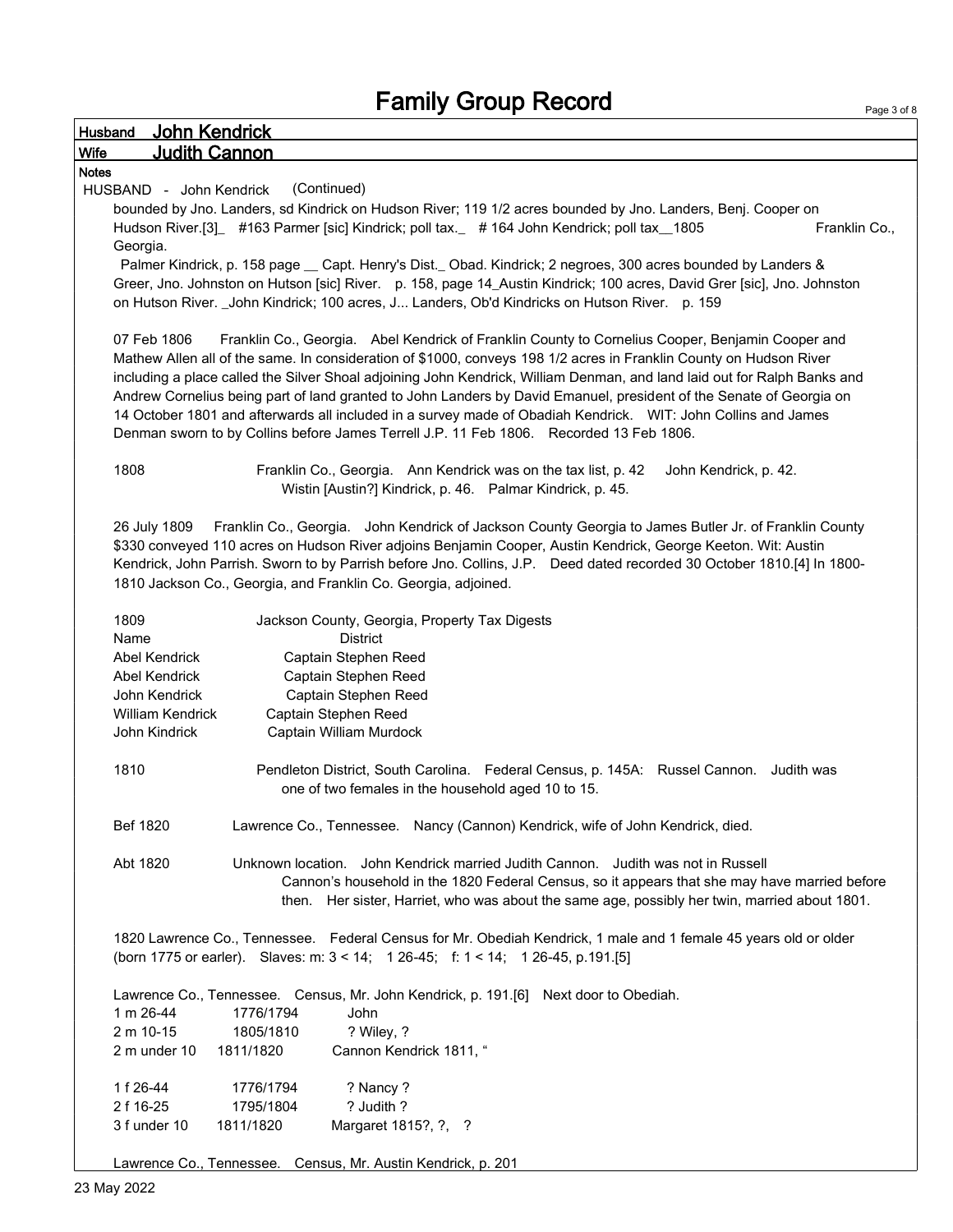| John Kendrick<br>Husband            |                                                                                                                                                                                                                                                                                                                                                                                                                                                                                                                                                                                                                                                                                                                                                                                   |
|-------------------------------------|-----------------------------------------------------------------------------------------------------------------------------------------------------------------------------------------------------------------------------------------------------------------------------------------------------------------------------------------------------------------------------------------------------------------------------------------------------------------------------------------------------------------------------------------------------------------------------------------------------------------------------------------------------------------------------------------------------------------------------------------------------------------------------------|
| <b>Judith Cannon</b><br><b>Wife</b> |                                                                                                                                                                                                                                                                                                                                                                                                                                                                                                                                                                                                                                                                                                                                                                                   |
| <b>Notes</b>                        |                                                                                                                                                                                                                                                                                                                                                                                                                                                                                                                                                                                                                                                                                                                                                                                   |
| HUSBAND - John Kendrick             | (Continued)                                                                                                                                                                                                                                                                                                                                                                                                                                                                                                                                                                                                                                                                                                                                                                       |
| Abt 1820                            | Lawrence Co., Tennessee. Son, Russell Carroll Cannon, was born. There are two other<br>males born between 1820 and 1825 in the 1830 Federal Census of Lawrence Co., TN, in the<br>household of Judith Kendrick. These are assumed to be sons of John Kendrick and Judith<br>Cannon, also, but their names are not known. It is possible they were Nancy's children.                                                                                                                                                                                                                                                                                                                                                                                                               |
| Abt 1820                            | Lawrence Co., Tennessee. John Kendrick died.                                                                                                                                                                                                                                                                                                                                                                                                                                                                                                                                                                                                                                                                                                                                      |
| 02 Oct 1820                         | Lawrence Co., Tennessee. Monday. Ordered that John Silers, John Ray and Joshua<br>Ashmore be appointed commissioners to take off one years provisions for the suport of Judiah<br>Kendrick, wife of John Kendrick, dec'd[7] and that they make a report to next court.                                                                                                                                                                                                                                                                                                                                                                                                                                                                                                            |
| com>)                               | Ordered by the court that Judah Kendrick and William Henderson be appointed administratix<br>and administrator of the estate of John Kendrick, dec'd and they gave Alexander Miller and<br>William Welch Jr.[8] securities who were bound in the sum of \$1,000 and that letters of<br>administration issued.[9] NOTE: Mary Fern Souder's (MaryFernS@aol.com <mailto:maryferns@aol.<br>extensive Kendrick research made me aware of these Lawrence Co., TN, records; she has a webpage at</mailto:maryferns@aol.<br>                                                                                                                                                                                                                                                              |
| Jan Ct 1821                         | <http: www.maryfern.com=""></http:> .<br>Lawrence Co., Tennessee. Monday. The commissioners who were appointed at the last term of this court<br>for the purpose of setting apart certain property of John Kendrick, dec'd for the support of the widdow and according to an<br>act of assembly made then part in words and figures following to wit, State of Tennessee, Lawrence County agreement<br>to an order of court appointing John Ray, John Sellers, Joshua Ashmore to make an allowance to Judy Kendrick wife of<br>John Kendrick, dec'd for her maintenance for one year have allowed the said Judy Kendrick \$140, viz, 1 steer at \$10, 2<br>cows and calves at \$19, and 9 barrels of corn at \$1 per bbl., amounting in the whole to something 38, the balance of |

\$102 is the amount that we the said John Ray, John Sellers and Joshua Ashmore have made in allowance to the said Judith Kendrick. Given under our hands this 10th day of Nov. 1820 which we received and ordered to be entered of record which report was assessed by the said John Ray, John Sellers and Joshua Ashmore.

Whereas it is represented to this court that an order which was made at the last court allowing the Administrator of John Kendrick, dec'd to sell said estate was not entered of record it is therefore ordered by the court that an order as aforesaid be entered now for then.

The Administrator of John Kendrick, dec'd. returned unto court a bill of sale of said estate, which was received and ordered to be recorded accordingly.[10]

06 Oct 1823 Lawrence Co., Tennessee. Judith Kendrick, widow of John Kendrick, dec'd, appeared in court, as executrix of his estate. Abraham Miller was excused as security, and Thomas Welch, Henry Sharp and Henry Welch were appointed as securities in the room of Abraham Miller and William Welch (as per Dollar). Judith was named guardian of Russell Carroll Kendrick, minor child.[11]

27 Oct 1826 Lawrence Co., Tennessee. Judith Kendrick, land warrant No. 25171.[12] Judith Kendrick, assignee of the heirs of James Simmeral 80 acres [out of his 795 acres] by survey of 25 Apr 1825 lying in the eighth district of Lawrence County and the waters of Buffaloe in range 4 section 1 ...bounded by...Josephus Irvin's 50 acres [description omitted here]. Recorded 30 Nov 1826.

1830 Lawrence Co., Tennessee. Federal Census for Carter Cannon's household, pp. 288a-b. Carter Cannon was a brother of Judith (Cannon) Kendrick.

| 1830 |             |           | Lawrence Co., Tennessee. Federal Census for Judith Kendrick, p. 308. |
|------|-------------|-----------|----------------------------------------------------------------------|
|      | 3 males 5-9 | 1821/1825 |                                                                      |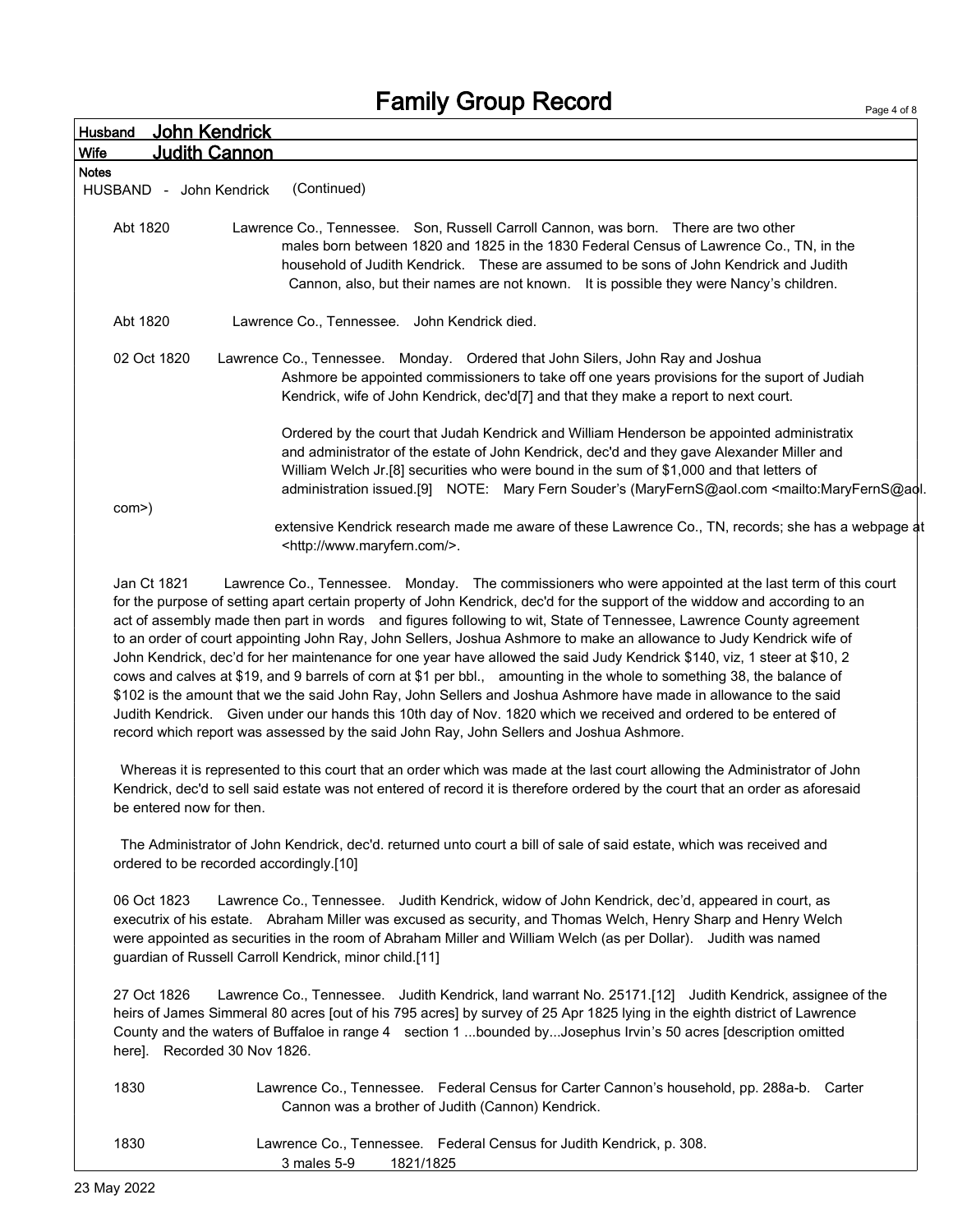| <b>Husband</b> |                         | John Kendrick        |                                                                                                                                                                                                                                                                                                                                                                                                                                                                                                                                                                                                                                                                                                                                                                                                                                                                                                                                                                                                                                                                                                                                                                                                                                                                                                                                                                                                                                                                                                                                                                                                                                                                                                                                                                                                                                                                                                                                                                                                                                                                                                                                                                                                                                                                                                                                                                                                                                                                                                                                                                                                                                                                                                                                                                                                                                                                                                                                 |
|----------------|-------------------------|----------------------|---------------------------------------------------------------------------------------------------------------------------------------------------------------------------------------------------------------------------------------------------------------------------------------------------------------------------------------------------------------------------------------------------------------------------------------------------------------------------------------------------------------------------------------------------------------------------------------------------------------------------------------------------------------------------------------------------------------------------------------------------------------------------------------------------------------------------------------------------------------------------------------------------------------------------------------------------------------------------------------------------------------------------------------------------------------------------------------------------------------------------------------------------------------------------------------------------------------------------------------------------------------------------------------------------------------------------------------------------------------------------------------------------------------------------------------------------------------------------------------------------------------------------------------------------------------------------------------------------------------------------------------------------------------------------------------------------------------------------------------------------------------------------------------------------------------------------------------------------------------------------------------------------------------------------------------------------------------------------------------------------------------------------------------------------------------------------------------------------------------------------------------------------------------------------------------------------------------------------------------------------------------------------------------------------------------------------------------------------------------------------------------------------------------------------------------------------------------------------------------------------------------------------------------------------------------------------------------------------------------------------------------------------------------------------------------------------------------------------------------------------------------------------------------------------------------------------------------------------------------------------------------------------------------------------------|
| <b>Wife</b>    |                         | <u>Judith Cannon</u> |                                                                                                                                                                                                                                                                                                                                                                                                                                                                                                                                                                                                                                                                                                                                                                                                                                                                                                                                                                                                                                                                                                                                                                                                                                                                                                                                                                                                                                                                                                                                                                                                                                                                                                                                                                                                                                                                                                                                                                                                                                                                                                                                                                                                                                                                                                                                                                                                                                                                                                                                                                                                                                                                                                                                                                                                                                                                                                                                 |
| <b>Notes</b>   |                         |                      |                                                                                                                                                                                                                                                                                                                                                                                                                                                                                                                                                                                                                                                                                                                                                                                                                                                                                                                                                                                                                                                                                                                                                                                                                                                                                                                                                                                                                                                                                                                                                                                                                                                                                                                                                                                                                                                                                                                                                                                                                                                                                                                                                                                                                                                                                                                                                                                                                                                                                                                                                                                                                                                                                                                                                                                                                                                                                                                                 |
|                | HUSBAND - John Kendrick |                      | (Continued)<br>1f 20-29<br>1801/1810<br>1 f slave 10-24                                                                                                                                                                                                                                                                                                                                                                                                                                                                                                                                                                                                                                                                                                                                                                                                                                                                                                                                                                                                                                                                                                                                                                                                                                                                                                                                                                                                                                                                                                                                                                                                                                                                                                                                                                                                                                                                                                                                                                                                                                                                                                                                                                                                                                                                                                                                                                                                                                                                                                                                                                                                                                                                                                                                                                                                                                                                         |
|                | Apr Ct 1831             |                      | Lawrence Co., Tennessee. Judith Kendrick was released from her obligation as guardian of<br>Russell Carroll Kendrick (perhaps because he was of age).[13] [Other than Russell Carroll<br>Kendrick, the identities of the nine children[14] of John Kendrick who appear on the 1820 census,<br>and the three on the 1830 census with Judith are not known.  Unless many died young, few<br>Kendrick children of John Kendrick are accounted for.][15]                                                                                                                                                                                                                                                                                                                                                                                                                                                                                                                                                                                                                                                                                                                                                                                                                                                                                                                                                                                                                                                                                                                                                                                                                                                                                                                                                                                                                                                                                                                                                                                                                                                                                                                                                                                                                                                                                                                                                                                                                                                                                                                                                                                                                                                                                                                                                                                                                                                                            |
| 1841           |                         |                      | Tippah Co., Mississippi. State Census: C. Kendrick [Cannon Kendrick], 3 males and 2<br>females. (line 40) [Cannon & sons Thomas Jefferson, James Martin, wife Mary, daughter<br>Narcissa.] Next door: Judith Kendrick, 3 males and 3 females. (line 41) [16]<br>[The males appear to be the three born about 1820 in Lawrence Co., TN. The females are<br>Judith and 2 others, unknown, who may be daughters of her husband's first marriage.]                                                                                                                                                                                                                                                                                                                                                                                                                                                                                                                                                                                                                                                                                                                                                                                                                                                                                                                                                                                                                                                                                                                                                                                                                                                                                                                                                                                                                                                                                                                                                                                                                                                                                                                                                                                                                                                                                                                                                                                                                                                                                                                                                                                                                                                                                                                                                                                                                                                                                  |
|                | 27 Feb 1858             |                      | Pickens Co., South Carolina. A notice for settlement of the estate of Russell Cannon in the<br>Pickens County, South Carolina, Keowee Courier newspaper, page 3, named Judy Kendrick as<br>one of the heirs who lived outside the state. All the others named are known to have been still<br>alive at that date. It is possible that Judy Kendrick was still alive then also. This is the last date<br>this notice ran.                                                                                                                                                                                                                                                                                                                                                                                                                                                                                                                                                                                                                                                                                                                                                                                                                                                                                                                                                                                                                                                                                                                                                                                                                                                                                                                                                                                                                                                                                                                                                                                                                                                                                                                                                                                                                                                                                                                                                                                                                                                                                                                                                                                                                                                                                                                                                                                                                                                                                                        |
| p. 84.         |                         |                      | [1] Mary Fern Souder, MaryFernS@aol.com <mailto:maryferns@aol.com>, has been very generous in sharing her<br/>extensive Kendrick research. Darren Altom, darrenaltom@yahoo.com <mailto:darrenaltom@yahoo.com>, has kindly<br/>shared his extensive Kendrick research with me, as well.<br/>[2] Deeds of Franklin County, Georgia; 1784-1826, abstracted and compiled by Martha Walters Acker, Easley, SC,<br/>Southern Historical Press, 1976, p. 200, Deed Book FF, p. 11.<br/>[3] Franklin County, Georgia Tax Digests, Volume 1, 1798-1807, compiled &amp; published by Martha Walters Acker, c1980,<br/>[4] Deeds of Franklin County, Georgia; 1784-1826, abstracted and compiled by Martha Walters Acker, Easley, SC,<br/>Southern Historical Press, 1976, p. 270, Deed Book T, p. 89.<br/>[5] Page 191, NARA Roll M33_123. From www.ancestry.com <http: www.ancestry.com=""></http:>.<br/>[6] 1820 U S Census; Census Place: Lawrence, Tennessee; Page: 191; NARA Roll: M33_123.<br/>[7] John Kendrick was the son of Obediah Kendrick.<br/>[8] He married Judith Kendrick, daughter of Obediah Kendrick.<br/>[9] Marymaud Killen Carter and Viola Hagan Carpenter <http: searchresults?an="Carter%2C&lt;br" servlet="" www.abebooks.com="">+Marymaud+and+Viola+Carpenter&amp;cm_sp=det-_-bdp-_-author&gt;, Minute Book Court of Pleas and Quarter Sessions<br/>Lawrence County, Tennessee 1818-1822, P-Vine Press, Columbia, Tennessee, 1981.<br/>[10] Marymaud Killen Carter and Viola Hagan Carpenter <http: searchresults?an="Carter&lt;br" servlet="" www.abebooks.com="">%2C+Marymaud+and+Viola+Carpenter&amp;cm_sp=det-_-bdp-_-author&gt;, Minute Book Court of Pleas and Quarter Sessions<br/>Lawrence County, Tennessee 1818-1822, P-Vine Press, Columbia, Tennessee, 1981.<br/>[11] Marymaud Killen Carter and Viola Hagan Carpenter <http: searchresults?an="Carter&lt;br" servlet="" www.abebooks.com="">%2C+Marymaud+and+Viola+Carpenter&amp;cm_sp=det-_-bdp-_-author&gt;, Minute Book Court of Pleas and Quarter Sessions<br/>Lawrence County, Tennessee 1818-1822, P-Vine Press, Columbia, Tennessee, 1981.<br/>[12] Ancestry.com. North Carolina and Tennessee, Early Land Records, 1753-1931 [database on-line]. Provo, UT, USA:<br/>Ancestry.com Operations, Inc., 2013. Tennessee. Division of Archives, Land Office, and Museum. Early Tennessee/<br/>North Carolina Land Records, 1783-1927, Record Group 50. Tennessee State Library and Archives, Nashville, Tenn.<br/>[13] Marymaud Killen Carter and Viola Hagan Carpenter <http: searchresults?an="Carter&lt;br" servlet="" www.abebooks.com="">%2C+Marymaud+and+Viola+Carpenter&amp;cm_sp=det-_-bdp-_-author&gt;, Minute Book Court of Pleas and Quarter Sessions<br/>Lawrence County, Tennessee 1818-1822, P-Vine Press, Columbia, Tennessee, 1981.</http:></http:></http:></http:></mailto:darrenaltom@yahoo.com></mailto:maryferns@aol.com> |
|                |                         |                      | [14] The female born between 1800 and 1804 may be the second wife, Judith, and not a child.<br>[15] Research of Mary Fern Souder, MaryFernS@aol.com <mailto:maryferns@aol.com>.<br/>[16] Line 40 of Roll v229_3. Page 5 of 11 pages, Tippah County, Mississippi, State Census.<br/>From www.ancestry.com.</mailto:maryferns@aol.com>                                                                                                                                                                                                                                                                                                                                                                                                                                                                                                                                                                                                                                                                                                                                                                                                                                                                                                                                                                                                                                                                                                                                                                                                                                                                                                                                                                                                                                                                                                                                                                                                                                                                                                                                                                                                                                                                                                                                                                                                                                                                                                                                                                                                                                                                                                                                                                                                                                                                                                                                                                                            |

Page 5 of 8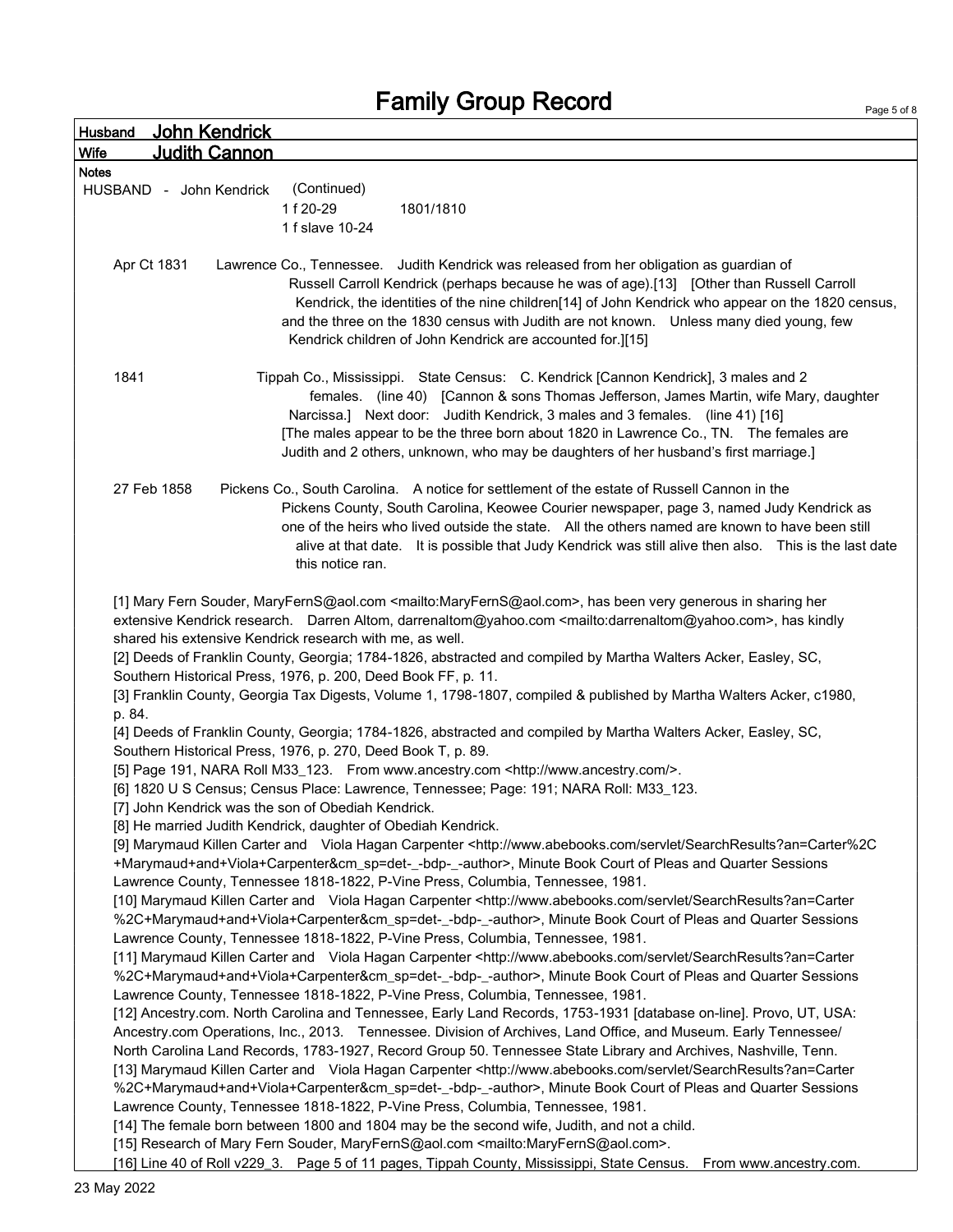| John Kendrick<br>Husband                                                                                                                                                                                                                                                                                                                                                                                                                                                                           |                                                                                                                                                                                                                                                                                                                                                                                                                                                                                                                                                                                                                                                                                                                                                                                                                                                                                                                                                                                                                                                                             |  |  |  |  |
|----------------------------------------------------------------------------------------------------------------------------------------------------------------------------------------------------------------------------------------------------------------------------------------------------------------------------------------------------------------------------------------------------------------------------------------------------------------------------------------------------|-----------------------------------------------------------------------------------------------------------------------------------------------------------------------------------------------------------------------------------------------------------------------------------------------------------------------------------------------------------------------------------------------------------------------------------------------------------------------------------------------------------------------------------------------------------------------------------------------------------------------------------------------------------------------------------------------------------------------------------------------------------------------------------------------------------------------------------------------------------------------------------------------------------------------------------------------------------------------------------------------------------------------------------------------------------------------------|--|--|--|--|
| <b>Judith Cannon</b><br>Wife                                                                                                                                                                                                                                                                                                                                                                                                                                                                       |                                                                                                                                                                                                                                                                                                                                                                                                                                                                                                                                                                                                                                                                                                                                                                                                                                                                                                                                                                                                                                                                             |  |  |  |  |
| <b>Notes</b>                                                                                                                                                                                                                                                                                                                                                                                                                                                                                       |                                                                                                                                                                                                                                                                                                                                                                                                                                                                                                                                                                                                                                                                                                                                                                                                                                                                                                                                                                                                                                                                             |  |  |  |  |
| <b>WIFE</b><br>- Judith Cannon<br>Judith, daughter of Russell Cannon, was born about 1801/1810, according to the 1830 federal census of Lawrence<br>County, Tennessee, for her as the widow of John Kendrick. Because she appears to have been the mother of the three<br>males born about 1821/1825, her birth date is estimated as 1801. Judith Cannon was identified in Russell's will as having<br>married a Kendrick. John Kendrick's administration papers give her name as Judith Kendrick. |                                                                                                                                                                                                                                                                                                                                                                                                                                                                                                                                                                                                                                                                                                                                                                                                                                                                                                                                                                                                                                                                             |  |  |  |  |
| Abt 1776                                                                                                                                                                                                                                                                                                                                                                                                                                                                                           | Pittsylvania Co., Virginia. John Kendrick was probably born here. Parents believed to be<br>Obediah Kendrick and Susannah or Anna (perhaps Carroll).                                                                                                                                                                                                                                                                                                                                                                                                                                                                                                                                                                                                                                                                                                                                                                                                                                                                                                                        |  |  |  |  |
| Abt 1800                                                                                                                                                                                                                                                                                                                                                                                                                                                                                           | Pendleton District, SC. Daughter, Judith, was born to Russell Cannon and Jane Campbell.                                                                                                                                                                                                                                                                                                                                                                                                                                                                                                                                                                                                                                                                                                                                                                                                                                                                                                                                                                                     |  |  |  |  |
| 1800                                                                                                                                                                                                                                                                                                                                                                                                                                                                                               | Greenville District, SC. Federal Census, p. 248/177: Russel Cannon. Judith was one of two<br>females in the household under 10.                                                                                                                                                                                                                                                                                                                                                                                                                                                                                                                                                                                                                                                                                                                                                                                                                                                                                                                                             |  |  |  |  |
| Bef 1820                                                                                                                                                                                                                                                                                                                                                                                                                                                                                           | Unknown location. John Kendrick married Judith Cannon. Judith was not in Russell<br>Cannon's household in the 1820 Federal Census, so it appears that she married before then. Her<br>sister, Harriet, who was about the same age, possibly her twin, married about 1801.                                                                                                                                                                                                                                                                                                                                                                                                                                                                                                                                                                                                                                                                                                                                                                                                   |  |  |  |  |
| Abt 1820                                                                                                                                                                                                                                                                                                                                                                                                                                                                                           | Lawrence Co., TN. Son, Russell Carroll Cannon, was born. There are two other males born<br>between 1820 and 1825 in the 1830 Federal Census of Lawrence Co., TN, in the household of<br>Judith Kendrick. These are assumed to be sons of John Kendrick and Judith Cannon, also, but<br>their names are not known.                                                                                                                                                                                                                                                                                                                                                                                                                                                                                                                                                                                                                                                                                                                                                           |  |  |  |  |
| Abt 1820                                                                                                                                                                                                                                                                                                                                                                                                                                                                                           | Lawrence Co., TN. John Kendrick died.                                                                                                                                                                                                                                                                                                                                                                                                                                                                                                                                                                                                                                                                                                                                                                                                                                                                                                                                                                                                                                       |  |  |  |  |
| 02 Oct 1820                                                                                                                                                                                                                                                                                                                                                                                                                                                                                        | Lawrence Co., TN. Monday. Ordered that John Silers, John Ray and Joshua Ashmore be<br>appointed commissioners to take off one years provisions for the suport of Judiah Kendrick,<br>wife of John Kendrick, dec'd[7] and that they make a report to next court.                                                                                                                                                                                                                                                                                                                                                                                                                                                                                                                                                                                                                                                                                                                                                                                                             |  |  |  |  |
|                                                                                                                                                                                                                                                                                                                                                                                                                                                                                                    | Ordered by the court that Judah Kendrick and William Henderson be appointed administratix<br>and administrator of the estate of John Kendrick, dec'd and they gave Alexander Miller and<br>William Welch Jr.[8] securities who were bound in the sum of \$1,000 and that letters of<br>administration issued.[9] NOTE: Mary Fern Souder's (MaryFernS@aol.com) extensive Kendrick<br>research made me aware of these Lawrence Co., TN, records; she has a webpage at<br>http://www.maryfern.com.                                                                                                                                                                                                                                                                                                                                                                                                                                                                                                                                                                             |  |  |  |  |
| Jan Ct 1821                                                                                                                                                                                                                                                                                                                                                                                                                                                                                        | Lawrence Co., TN. Monday. The commissioners who were appointed at the last term of this<br>court for the purpose of setting apart certain property of John Kendrick, dec'd for the support of<br>the widdow and according to an act of assembly made then part in words and figures following<br>to wit, State of Tennessee, Lawrence County agreement to an order of court appointing John<br>Ray, John Sellers, Joshua Ashmore to make an allowance to Judy Kendrick wife of John<br>Kendrick, dec'd for her maintenance for one year have allowed the said Judy Kendrick \$140,<br>viz, 1 steer at \$10, 2 cows and calves at \$19, and 9 barrels of corn at \$1 per bbl., amounting in<br>the whole to something 38, the balance of \$102 is the amount that we the said John Ray, John<br>Sellers and Joshua Ashmore have made in allowance to the said Judith Kendrick. Given under<br>our hands this 10th day of Nov. 1820 which we received and ordered to be entered of record<br>which report was assessed by the said John Ray, John Sellers and Joshua Ashmore. |  |  |  |  |
|                                                                                                                                                                                                                                                                                                                                                                                                                                                                                                    | Whereas it is represented to this court that an order which was made at the last court allowing the<br>Administrator of John Kendrick, dec'd to sell said estate was not entered of record it is<br>therefore ordered by the court that an order as aforesaid be entered now for then.                                                                                                                                                                                                                                                                                                                                                                                                                                                                                                                                                                                                                                                                                                                                                                                      |  |  |  |  |
|                                                                                                                                                                                                                                                                                                                                                                                                                                                                                                    | The Administrator of John Kendrick, dec'd. returned unto court a bill of sale of said estate,                                                                                                                                                                                                                                                                                                                                                                                                                                                                                                                                                                                                                                                                                                                                                                                                                                                                                                                                                                               |  |  |  |  |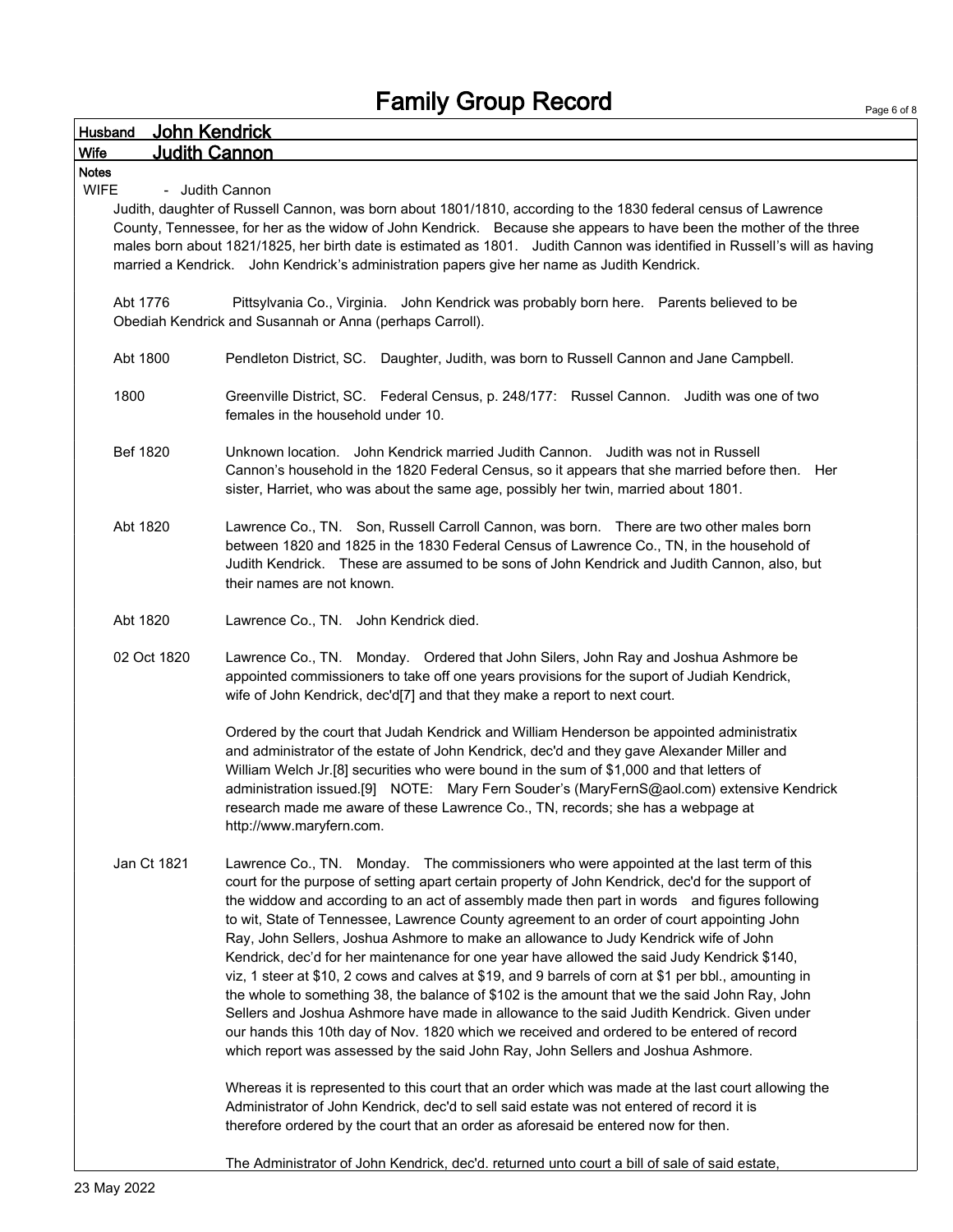| Page 7 of 8 |  |  |
|-------------|--|--|

| John Kendrick<br><b>Husband</b>                                                                                                                                                                                                                                                                                                                                                                                                                                                                                                             |                                                                                                                                                                                                                                                                                                                                                                                                                                                   |  |  |
|---------------------------------------------------------------------------------------------------------------------------------------------------------------------------------------------------------------------------------------------------------------------------------------------------------------------------------------------------------------------------------------------------------------------------------------------------------------------------------------------------------------------------------------------|---------------------------------------------------------------------------------------------------------------------------------------------------------------------------------------------------------------------------------------------------------------------------------------------------------------------------------------------------------------------------------------------------------------------------------------------------|--|--|
| Wife                                                                                                                                                                                                                                                                                                                                                                                                                                                                                                                                        | <b>Judith Cannon</b>                                                                                                                                                                                                                                                                                                                                                                                                                              |  |  |
| <b>Notes</b>                                                                                                                                                                                                                                                                                                                                                                                                                                                                                                                                |                                                                                                                                                                                                                                                                                                                                                                                                                                                   |  |  |
| <b>WIFE</b>                                                                                                                                                                                                                                                                                                                                                                                                                                                                                                                                 | (Continued)<br>- Judith Cannon                                                                                                                                                                                                                                                                                                                                                                                                                    |  |  |
|                                                                                                                                                                                                                                                                                                                                                                                                                                                                                                                                             | which was received and ordered to be recorded accordingly.[10]                                                                                                                                                                                                                                                                                                                                                                                    |  |  |
| 06 Oct 1823                                                                                                                                                                                                                                                                                                                                                                                                                                                                                                                                 | Lawrence Co., TN. Judith Kendrick, widow of John Kendrick, dec'd, appeared in court, as<br>executrix of his estate. Abraham Miller was excused as security, and Thomas Welch, Henry<br>Sharp and Henry Welch were appointed as securities in the room of Abraham Miller and<br>William Welch (as per Dollar). Judith was named guardian of Russell Carroll Kendrick,<br>minor child.[11]                                                          |  |  |
| 1830                                                                                                                                                                                                                                                                                                                                                                                                                                                                                                                                        | Lawrence Co., TN. Federal Census for Carter Cannon's household, pp. 288a-b. Carter<br>Cannon was a brother of Judith (Cannon) Kendrick.                                                                                                                                                                                                                                                                                                           |  |  |
| 1830                                                                                                                                                                                                                                                                                                                                                                                                                                                                                                                                        | Lawrence Co., TN. Federal Census for Judith Kendrick, p. 308.<br>3 males 5-9 1821/1825<br>1f 20-29<br>1801/1810<br>1 f slave 10-24                                                                                                                                                                                                                                                                                                                |  |  |
| Apr Ct 1831                                                                                                                                                                                                                                                                                                                                                                                                                                                                                                                                 | Lawrence Co., TN. Judith Kendrick was released from her obligation as guardian of Russell<br>Carroll Kendrick (perhaps because he was of age).[12] [Other than Russell Carroll Kendrick, the<br>identities of the nine children[13] of John Kendrick who appear on the 1820 census, and the three<br>on the 1830 census with Judith are not known. Unless many died young, the 11 Kendrick<br>children of John Kendrick are unaccounted for.][14] |  |  |
| 1841                                                                                                                                                                                                                                                                                                                                                                                                                                                                                                                                        | Tippah Co., MS. State Census: C. Kendrick [Cannon Kendrick], 3 males and 2 females.<br>(line<br>40) [Cannon & sons Thomas Jefferson, James Martin, wife Mary, daughter Narcissa.]<br>Next door: Judith Kendrick, 3 males and 3 females. (line 41) [15]<br>[The males appear to be the three born about 1820 in Lawrence Co., TN. The females are<br>Judith and 2 others, unknown, who may be daughters of her husband's first marriage.]          |  |  |
| 27 Feb1858                                                                                                                                                                                                                                                                                                                                                                                                                                                                                                                                  | A notice for settlement of the estate of Russell Cannon in the Pickens County, South Carolina, newspaper<br>named Judy as one of the heirs who lived outside the state. All the others named are known to have been<br>still alive at that date. It is possible that Judy Kendrick was still alive then also. Last date this ran.[16]                                                                                                             |  |  |
| [1] Mary Fern Souder, MaryFernS@aol.com, has been very generous in sharing her extensive Kendrick research. Darren<br>Altom, darrenaltom@yahoo.com, has kindly shared his extensive Kendrick research with me, as well.<br>[2] Deeds of Franklin County, Georgia; 1784-1826, abstracted and compiled by Martha Walters Acker, Easley, SC,<br>Southern Historical Press, 1976, p. 200, Deed Book FF, p. 11.<br>[3] Franklin County, Georgia Tax Digests, Volume 1, 1798-1807, compiled & published by Martha Walters Acker, c1980,<br>p. 84. |                                                                                                                                                                                                                                                                                                                                                                                                                                                   |  |  |
|                                                                                                                                                                                                                                                                                                                                                                                                                                                                                                                                             | [4] Deeds of Franklin County, Georgia; 1784-1826, abstracted and compiled by Martha Walters Acker, Easley, SC,<br>Southern Historical Press, 1976, p. 270, Deed Book T, p. 89.<br>[5] Page 191, NARA Roll M33_123. From www.ancestry.com.                                                                                                                                                                                                         |  |  |
|                                                                                                                                                                                                                                                                                                                                                                                                                                                                                                                                             | [6] 1820 U S Census; Census Place: Lawrence, Tennessee; Page: 191; NARA Roll: M33_123.<br>[7] John Kendrick was the son of Obediah Kendrick.<br>[8] He married Judith Kendrick, daughter of Obediah Kendrick.                                                                                                                                                                                                                                     |  |  |
|                                                                                                                                                                                                                                                                                                                                                                                                                                                                                                                                             | [9] Marymaud Killen Carter and Viola Hagan Carpenter, Minute Book Court of Pleas and Quarter Sessions Lawrence<br>County, Tennessee 1818-1822, P-Vine Press, Columbia, Tennessee, 1981.<br>[10] Marymaud Killen Carter and Viola Hagan Carpenter, Minute Book Court of Pleas and Quarter Sessions Lawrence                                                                                                                                        |  |  |
|                                                                                                                                                                                                                                                                                                                                                                                                                                                                                                                                             | County, Tennessee 1818-1822, P-Vine Press, Columbia, Tennessee, 1981.<br>[11] Marymaud Killen Carter and Viola Hagan Carpenter, Minute Book Court of Pleas and Quarter Sessions Lawrence<br>County, Tennessee 1818-1822, P-Vine Press, Columbia, Tennessee, 1981.                                                                                                                                                                                 |  |  |
|                                                                                                                                                                                                                                                                                                                                                                                                                                                                                                                                             | [12] Marymaud Killen Carter and Viola Hagan Carpenter, Minute Book Court of Pleas and Quarter Sessions Lawrence<br>County, Tennessee 1818-1822, P-Vine Press, Columbia, Tennessee, 1981.                                                                                                                                                                                                                                                          |  |  |